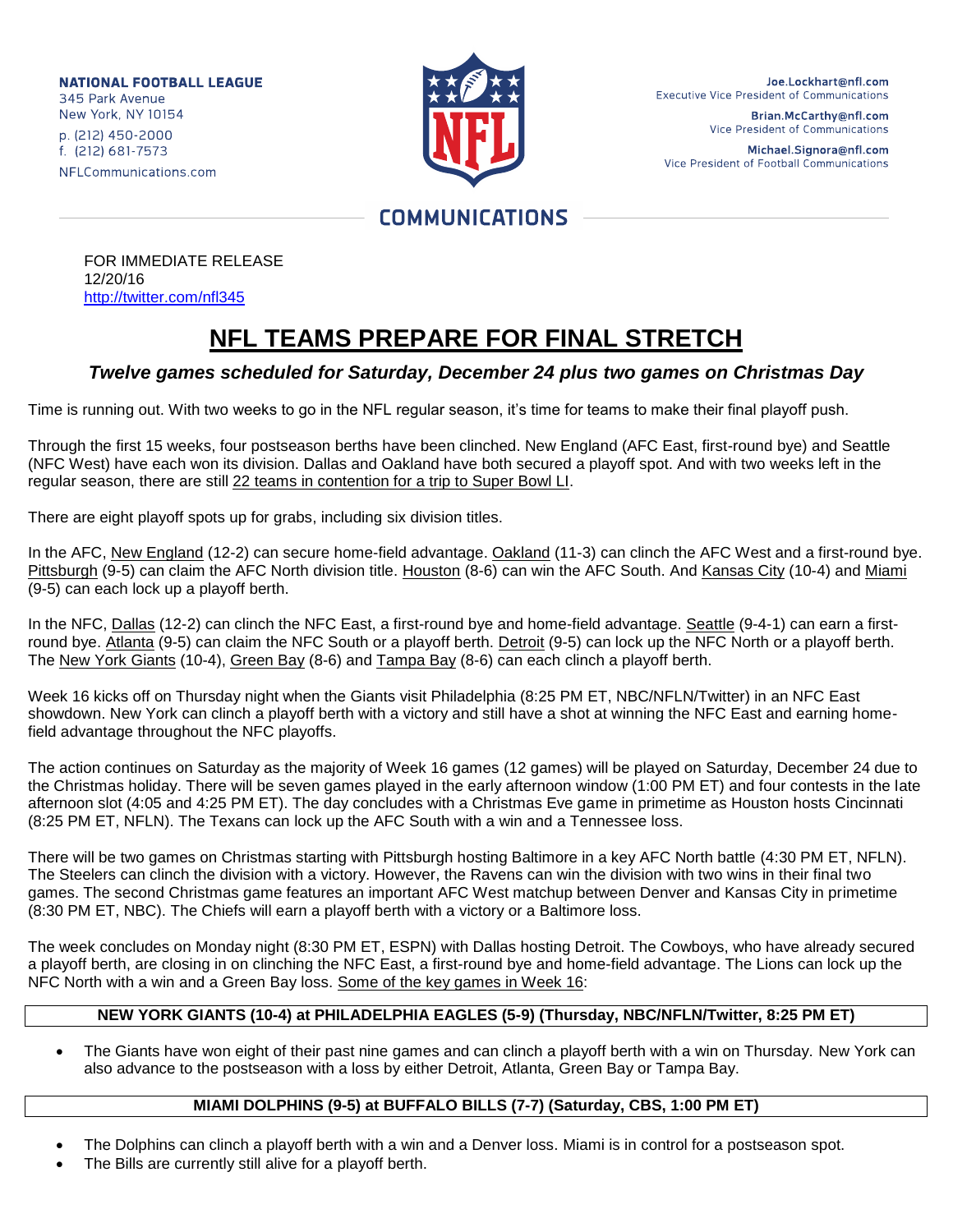#### **ATLANTA FALCONS (9-5) at CAROLINA PANTHERS (6-8) (Saturday, FOX, 1:00 PM ET)**

- The Falcons can win the NFC South division title with a victory and a Tampa Bay loss. If both the Falcons and Buccaneers win, Atlanta can still secure a playoff berth with a Detroit loss or a Green Bay loss. The Falcons are in control for the division title.
- The Panthers are currently still alive for a playoff spot.

#### **WASHINGTON REDSKINS (7-6-1) at CHICAGO BEARS (3-11) (Saturday, FOX, 1:00 PM ET)**

The Redskins are currently still alive for a postseason berth.

#### **MINNESOTA VIKINGS (7-7) at GREEN BAY PACKERS (8-6) (Saturday, FOX, 1:00 PM ET)**

- The Packers are in control for the NFC North division and can claim the title with wins in each of their final two games. Green Bay can secure a playoff spot this week with a win and losses by Washington and Tampa Bay combined with an Atlanta win.
- The Vikings are currently still alive for a postseason berth.

#### **TENNESSEE TITANS (8-6) at JACKSONVILLE JAGUARS (2-12) (Saturday, CBS, 1:00 PM ET)**

The Titans are in control for the AFC South division and can claim the title with wins in each of their final two games.

#### **NEW YORK JETS (4-10) at NEW ENGLAND PATRIOTS (12-2) (Saturday, CBS, 1:00 PM ET)**

 The Patriots, who have already won the AFC East and have a first-round bye, can clinch home-field advantage throughout the AFC playoffs with a win and an Oakland loss. New England is in control for home-field advantage in the AFC.

#### **INDIANAPOLIS COLTS (7-7) at OAKLAND RAIDERS (11-3) (Saturday, CBS, 4:05 PM ET)**

- The Raiders, who have already earned a playoff berth, can clinch the AFC West and a first-round bye with a win and a Kansas City loss. Oakland is in control for the division title and a first-round bye.
- The Colts are currently still alive for a postseason spot.

#### **TAMPA BAY BUCCANEERS (8-6) at NEW ORLEANS SAINTS (6-8) (Saturday, FOX, 4:25 PM ET)**

- The Buccaneers can clinch a playoff berth with a win and losses by Green Bay, Washington and Detroit.
- The Saints are currently still alive for a postseason spot.

#### **ARIZONA CARDINALS (5-8-1) at SEATTLE SEAHAWKS (9-4-1) (Saturday, FOX, 4:25 PM ET)**

• The Seahawks, who have already clinched the NFC West, can secure a first-round bye with a win and losses by both Detroit and Atlanta. Seattle is in control for a first-round bye.

#### **CINCINNATI BENGALS (5-8-1) at HOUSTON TEXANS (8-6) (Saturday, NFLN, 8:25 PM ET)**

The Texans, who are in control for the AFC South, can clinch the division this week with a win and a Tennessee loss.

#### **BALTIMORE RAVENS (8-6) at PITTSBURGH STEELERS (9-5) (Sunday, NFLN, 4:30 PM ET)**

- The Steelers can clinch the AFC North with a win.
- The Ravens can claim the division title with wins in each of the team's final two games.

#### **DENVER BRONCOS (8-6) at KANSAS CITY CHIEFS (10-4) (Sunday, NBC, 8:30 PM ET)**

- The Chiefs can secure a postseason berth with a win or a Baltimore loss.
- The Broncos are currently still alive for a playoff spot.

### **DETROIT LIONS (9-5) at DALLAS COWBOYS (12-2) (Monday, ESPN, 8:30 PM ET)**

- The Cowboys can clinch the NFC East, a first-round bye and home-field advantage with a win or a New York Giants loss.
- The Lions, who are in control for the NFC North, can secure the division with a win and a Green Bay loss. Detroit can also lock up a playoff berth with a win and a Tampa Bay loss. The Lions can also advance to the postseason with losses by Washington and Tampa Bay combined with an Atlanta win.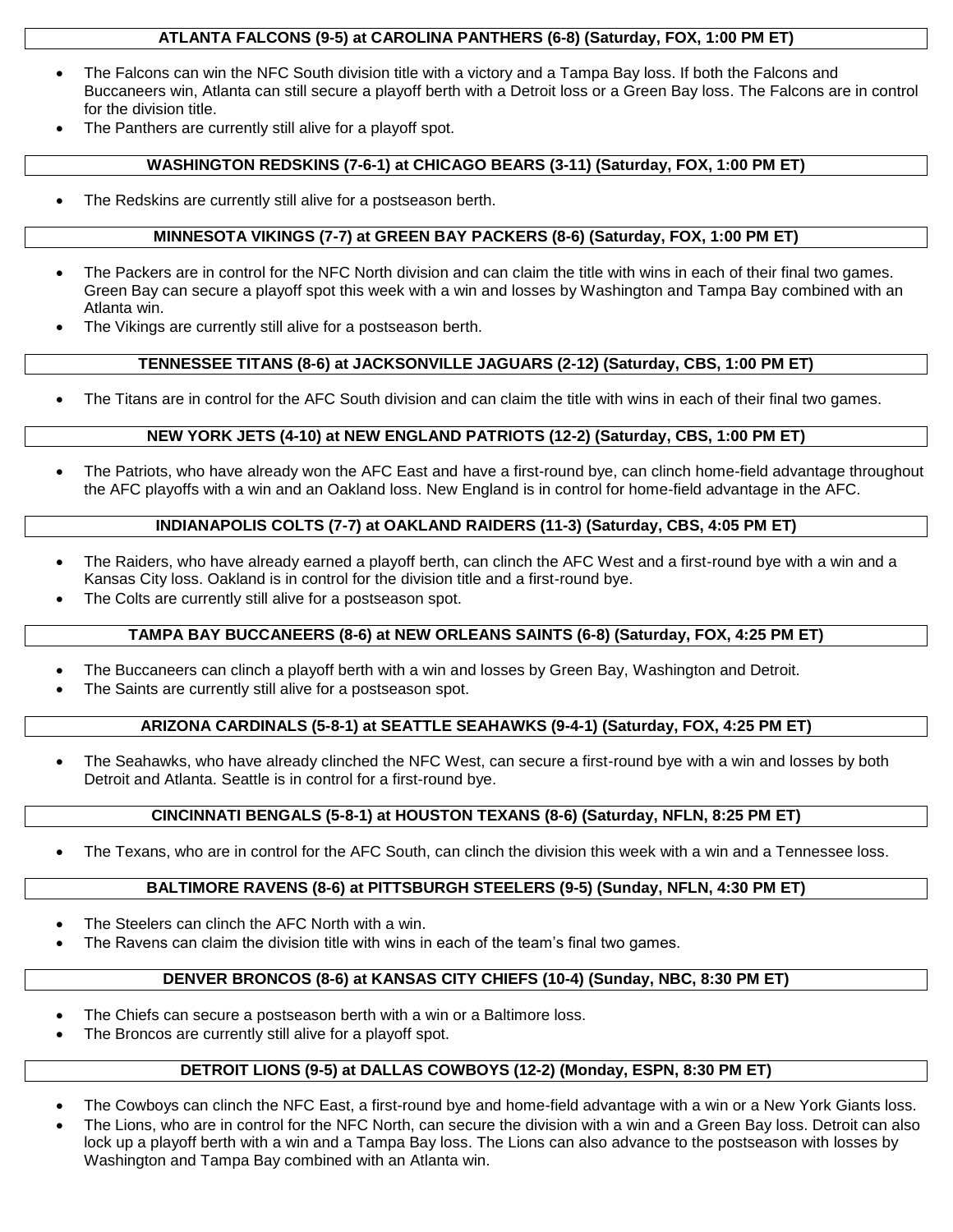# **2016 NFL STANDINGS**

|                             |                  |                         |                  |      |     |                       | <b>American Football Conference</b> |             |              |             |                |
|-----------------------------|------------------|-------------------------|------------------|------|-----|-----------------------|-------------------------------------|-------------|--------------|-------------|----------------|
|                             |                  |                         |                  |      |     | <b>East Division</b>  |                                     |             |              |             |                |
| Team                        | W                | L                       | Τ                | Pct  | PF  | <b>PA</b>             | Home                                | Away        | Conf         | Div         | <b>Streak</b>  |
| <b>New England Patriots</b> | 12               | $\overline{2}$          | $\boldsymbol{0}$ | .857 | 365 | 233                   | $5 - 2 - 0$                         | $7 - 0 - 0$ | $9 - 1 - 0$  | $3 - 1 - 0$ | 5W             |
| Miami Dolphins              | 9                | 5                       | 0                | .643 | 315 | 314                   | $6 - 1 - 0$                         | $3 - 4 - 0$ | $6 - 4 - 0$  | $3 - 1 - 0$ | 2W             |
| <b>Buffalo Bills</b>        | $\overline{7}$   | $\overline{7}$          | $\mathbf 0$      | .500 | 358 | 314                   | $4 - 3 - 0$                         | $3 - 4 - 0$ | $4 - 6 - 0$  | $1 - 3 - 0$ | 1W             |
| New York Jets               | 4                | 10                      | $\mathbf 0$      | .286 | 242 | 358                   | $1 - 6 - 0$                         | $3 - 4 - 0$ | $3 - 7 - 0$  | $1 - 3 - 0$ | 1L             |
|                             |                  |                         |                  |      |     |                       |                                     |             |              |             |                |
|                             |                  |                         |                  |      |     | <b>North Division</b> |                                     |             |              |             |                |
| Team                        | W                | L                       | Т                | Pct  | PF  | PA                    | Home                                | Away        | Conf         | Div         | <b>Streak</b>  |
| <b>Pittsburgh Steelers</b>  | 9                | 5                       | $\boldsymbol{0}$ | .643 | 341 | 276                   | $4 - 2 - 0$                         | $5 - 3 - 0$ | $7 - 3 - 0$  | $3 - 1 - 0$ | 5W             |
| <b>Baltimore Ravens</b>     | 8                | 6                       | 0                | .571 | 306 | 263                   | $6 - 2 - 0$                         | $2 - 4 - 0$ | $7 - 3 - 0$  | $4 - 0 - 0$ | 1W             |
| Cincinnati Bengals          | 5                | 8                       | 1                | .393 | 288 | 293                   | $3 - 3 - 1$                         | $2 - 5 - 0$ | $4 - 6 - 0$  | $2 - 3 - 0$ | 1L             |
| <b>Cleveland Browns</b>     | 0                | 14                      | 0                | .000 | 220 | 408                   | $0 - 7 - 0$                         | $0 - 7 - 0$ | $0 - 10 - 0$ | $0 - 5 - 0$ | 14L            |
|                             |                  |                         |                  |      |     |                       |                                     |             |              |             |                |
|                             |                  |                         |                  |      |     | <b>South Division</b> |                                     |             |              |             |                |
| Team                        | W                | L                       | Τ                | Pct  | PF  | РA                    | Home                                | Away        | Conf         | Div         | <b>Streak</b>  |
| <b>Houston Texans</b>       | 8                | 6                       | 0                | .571 | 250 | 294                   | $6 - 1 - 0$                         | $2 - 5 - 0$ | $6 - 4 - 0$  | $5 - 0 - 0$ | 2W             |
| <b>Tennessee Titans</b>     | 8                | $\,6$                   | 0                | .571 | 340 | 323                   | $4 - 3 - 0$                         | $4 - 3 - 0$ | $5 - 5 - 0$  | $1 - 3 - 0$ | 3W             |
| Indianapolis Colts          | $\overline{7}$   | $\overline{7}$          | 0                | .500 | 362 | 339                   | $3 - 4 - 0$                         | $4 - 3 - 0$ | $4 - 6 - 0$  | $2 - 3 - 0$ | 1W             |
| Jacksonville Jaguars        | $\overline{2}$   | 12                      | 0                | .143 | 260 | 359                   | $1 - 6 - 0$                         | $1 - 6 - 0$ | $1 - 9 - 0$  | $1 - 3 - 0$ | 9L             |
|                             |                  |                         |                  |      |     |                       |                                     |             |              |             |                |
|                             |                  |                         |                  |      |     | <b>West Division</b>  |                                     |             |              |             |                |
| Team                        | W                | L                       | Τ                | Pct  | PF  | PA                    | Home                                | Away        | Conf         | Div         | <b>Streak</b>  |
| <b>Oakland Raiders</b>      | 11               | 3                       | 0                | .786 | 377 | 336                   | $5 - 2 - 0$                         | $6 - 1 - 0$ | $8 - 2 - 0$  | $3 - 2 - 0$ | 1W             |
| Kansas City Chiefs          | 10               | $\overline{\mathbf{4}}$ | 0                | .714 | 319 | 274                   | $5 - 2 - 0$                         | $5 - 2 - 0$ | $7 - 3 - 0$  | $4 - 0 - 0$ | 1 <sub>L</sub> |
| <b>Denver Broncos</b>       | 8                | 6                       | 0                | .571 | 299 | 258                   | $4 - 3 - 0$                         | $4 - 3 - 0$ | $5 - 5 - 0$  | $1 - 3 - 0$ | 2L             |
| San Diego Chargers          | 5                | 9                       | 0                | .357 | 366 | 366                   | $3 - 4 - 0$                         | $2 - 5 - 0$ | $4 - 6 - 0$  | $1 - 4 - 0$ | 3L             |
|                             |                  |                         |                  |      |     |                       |                                     |             |              |             |                |
|                             |                  |                         |                  |      |     |                       |                                     |             |              |             |                |
|                             |                  |                         |                  |      |     | <b>East Division</b>  | <b>National Football Conference</b> |             |              |             |                |
| Team                        | W                | L                       | T                | Pct  | PF  | PA                    | Home                                | Away        | Conf         | Div         | <b>Streak</b>  |
| <b>Dallas Cowboys</b>       | 12               | $\boldsymbol{2}$        | $\boldsymbol{0}$ | .857 | 366 | 258                   | $6 - 1 - 0$                         | $6 - 1 - 0$ | $8 - 2 - 0$  | $3 - 2 - 0$ | 1W             |
| <b>New York Giants</b>      | 10               | $\overline{\mathbf{4}}$ | $\mathbf 0$      | .714 | 272 | 250                   | $7 - 1 - 0$                         | $3 - 3 - 0$ | $7 - 3 - 0$  | $3 - 1 - 0$ | 2W             |
| <b>Washington Redskins</b>  | $\boldsymbol{7}$ | 6                       | 1                | .536 | 345 | 343                   | $4 - 3 - 0$                         | $3 - 3 - 1$ | $5 - 5 - 0$  | $3 - 2 - 0$ | 1 <sub>L</sub> |
| Philadelphia Eagles         | 5                | 9                       | 0                | .357 | 316 | 299                   | $4 - 2 - 0$                         | $1 - 7 - 0$ | $3 - 7 - 0$  | $0 - 4 - 0$ | 5L             |
|                             |                  |                         |                  |      |     |                       |                                     |             |              |             |                |
|                             |                  |                         |                  |      |     | <b>North Division</b> |                                     |             |              |             |                |
| Team                        | W                | L                       | T                | Pct  | PF  | <b>PA</b>             | Home                                | Away        | Conf         | Div         | <b>Streak</b>  |
| <b>Detroit Lions</b>        | 9                | $\mathbf 5$             | $\boldsymbol{0}$ | .643 | 301 | 285                   | $6 - 1 - 0$                         | $3 - 4 - 0$ | $7 - 3 - 0$  | $3 - 2 - 0$ | 1L             |
| Minnesota Vikings           | 8                | $\,6$                   | 0                | .571 | 363 | 339                   | $5 - 2 - 0$                         | $3 - 4 - 0$ | $6 - 4 - 0$  | $3 - 1 - 0$ | 4W             |
| <b>Green Bay Packers</b>    | $\overline{7}$   | $\overline{7}$          | $\mathbf 0$      | .500 | 264 | 259                   | $4 - 3 - 0$                         | $3 - 4 - 0$ | $4 - 6 - 0$  | $1 - 3 - 0$ | 1L             |
| Chicago Bears               | 3                | 11                      | 0                | .214 | 248 | 320                   | $3 - 4 - 0$                         | $0 - 7 - 0$ | $3 - 7 - 0$  | $2 - 3 - 0$ | 2L             |
|                             |                  |                         |                  |      |     |                       |                                     |             |              |             |                |
|                             |                  |                         |                  |      |     | <b>South Division</b> |                                     |             |              |             |                |
| Team                        | W                | L                       | Τ                | Pct  | PF  | PA                    | Home                                | Away        | Conf         | Div         | <b>Streak</b>  |
| <b>Atlanta Falcons</b>      | 9                | 5                       | $\boldsymbol{0}$ | .643 | 469 | 358                   | $4 - 3 - 0$                         | $5 - 2 - 0$ | $7 - 3 - 0$  | $3 - 1 - 0$ | 2W             |
| <b>Tampa Bay Buccaneers</b> | 8                | $\,6$                   | $\boldsymbol{0}$ | .571 | 313 | 322                   | $3-4-0$                             | $5 - 2 - 0$ | $6 - 4 - 0$  | $3 - 1 - 0$ | 1L             |
| <b>New Orleans Saints</b>   | 6                | 8                       | $\boldsymbol{0}$ | .429 | 406 | 392                   | $3 - 4 - 0$                         | $3 - 4 - 0$ | $5 - 5 - 0$  | $1 - 3 - 0$ | 1W             |
| Carolina Panthers           | 6                | 8                       | 0                | .429 | 337 | 337                   | $4 - 3 - 0$                         | $2 - 5 - 0$ | $5 - 5 - 0$  | $1 - 3 - 0$ | 2W             |
|                             |                  |                         |                  |      |     |                       |                                     |             |              |             |                |

| <b>West Division</b> |   |  |  |      |     |           |              |             |             |             |                  |
|----------------------|---|--|--|------|-----|-----------|--------------|-------------|-------------|-------------|------------------|
| $\tau$ eam           | W |  |  | Pct  | РF  | <b>PA</b> | Home         | Awav        | Conf        | Div         | Streak           |
| Seattle Seahawks     |   |  |  | 679  | 298 | 235       | 7-0-0        | $2 - 4 - 1$ | $5 - 4 - 1$ | $2 - 1 - 1$ | 1W               |
| Arizona Cardinals    |   |  |  | .393 | 340 | 325       | $4 - 3 - 1'$ | $1 - 5 - 0$ | 4-5-1       | $2 - 1 - 1$ | 2L               |
| Los Angeles Rams     |   |  |  | 286  | 197 | 328       | $1 - 5 - 0$  | $3 - 5 - 0$ | $3 - 7 - 0$ | 2-2-01      | 5L               |
| San Francisco 49ers  |   |  |  | 07'  | 264 | 434       | $1 - 6 - 0$  | $0 - 7 - 0$ | 1-9-01      | 1-3-0       | 13L <sub>1</sub> |